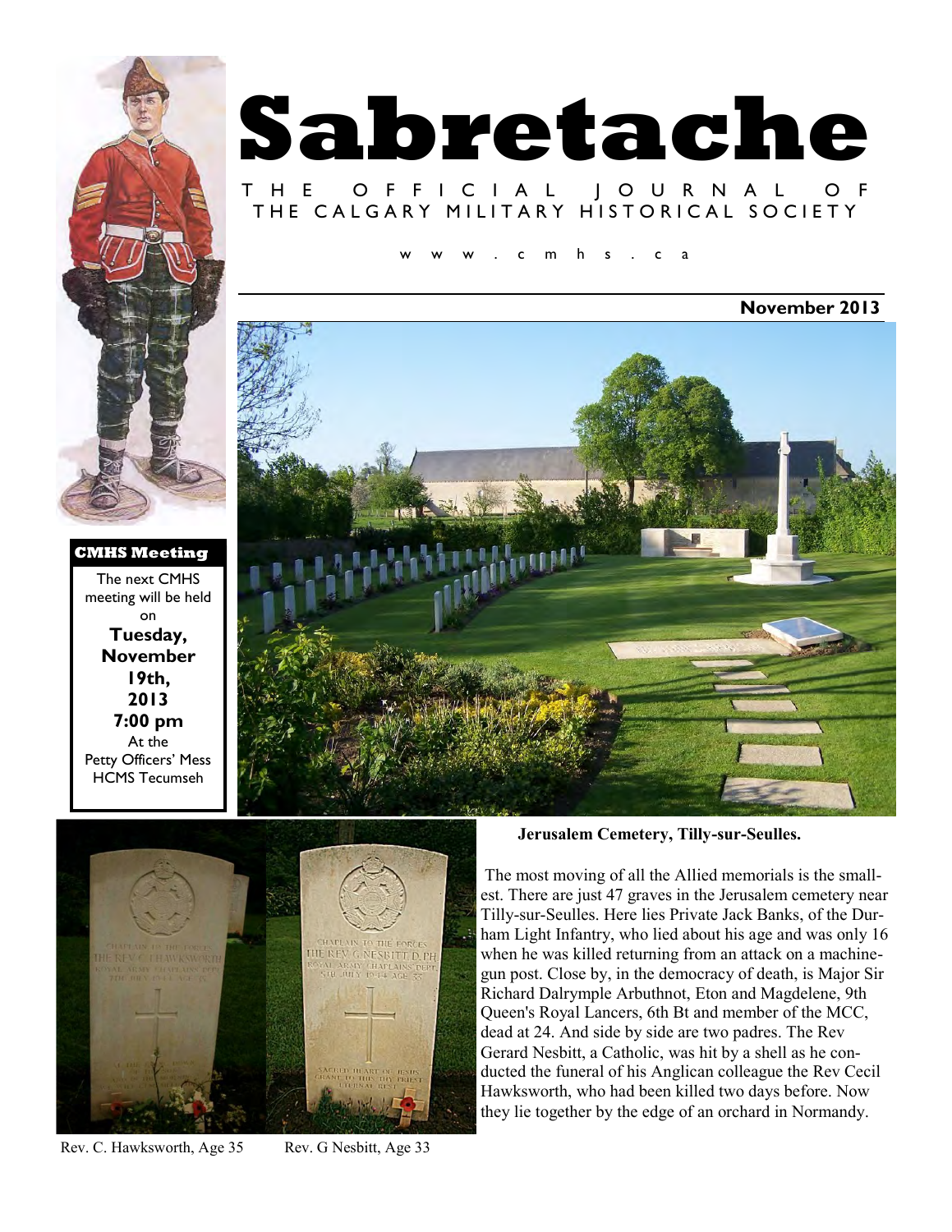The **PAGE 2** PAGE 2 **November2013** 

CALGARY MILITARY HISTORICAL SOCIETY is a non-profit registered society which fosters the study of the military and the police, and the heritage of Canada, the British Empire, and the world as well as the preservation of military artifacts and records.

The CMHS meets once every calendar month at: Petty Officers' Mess HMCS Tecumseh 1820 - 24th Street SW Calgary AB T2T 0G6 All are welcome to attend

# OFFICERS OF THE SOCIETY

David Soltess *President* 

Susan Elve *Secretary* 

Brian Hanning *Treasurer* 

David Gale *Editor* 

David Gale *Past President* 

Floyd Stinson *Director* 

Dave Love *Historian* 

## SABRETACHE

Is published monthly by the Calgary Military Historical Society P.O. Box 205, Station M Calgary, AB Canada T2P 2H6 mail@cmhs.ca http://www.cmhs.ca

# **Notice of Next Meeting**

# The next CMHS meeting will be held on **Tuesday, November 19th, 2013 19:00 (7:00 pm)**

At the Petty Officers' Mess, HMCS Tecumseh.

Members are reminded that an offering of foodstuffs for the Legion Food Bank is considered your unofficial entrance fee to our regular scheduled meetings*.* 

The unofficial agenda of this meeting will be:

- Introduction of guests, Minutes of last meeting
- Correspondence, Membership report, Treasurer's report
- Old business / New business, Break, Show and Tell

The President, David Soltess , would like to invite everyone to remain after the meeting for an informal time of fellowship.

## **Private Jack Banks. Jerusalem Cemetery at Tilly-sur-Seulles.**



**Too young to enlist, Jackie Banks wanted to serve his country** 

**Jack Bands A teenager, believed to be the youngest to die during the D-Day landings operation after lying about his age to join the Army** 

A special service is to be held for Jackie Banks, from Lancashire, who was 16 when he enlisted. Jackie was buried in a farmer's field in France, but there is currently no memorial in his home town of Darwen. Now the medals the young infantryman won are to be given back to his family during a service.

Jackie was killed as he tried to take out a machine gun nest during an attempt to stop a German counter-attack in June 1944. 1944.According to former schoolfriend Richard Walsh, Jackie wanted to sign up simply because he wanted "to do his bit for King and country". "Jackie joined the Army when he was 16," Mr Walsh told BBC North West Tonight. "He really was far too young really."

His mother let him go on the condition that he kept her informed of his movements. "But unfortunately, because of the secrecy of the Normandy landings, his mother wasn't able to get to know what was happening. "The next thing she knew was that he was reported killed in France."

Pupils at his old school, Holy Trinity in Darwen, have been studying Jackie's actions for a project about him One said: "Although he lied about his age, he did a good thing." Another said: "It's very sad that he died at the age of 16, it goes right to my heart." Mr Walsh added: "It will be a very moving experience when we see the medals of Jackie Banks being presented back to his family."

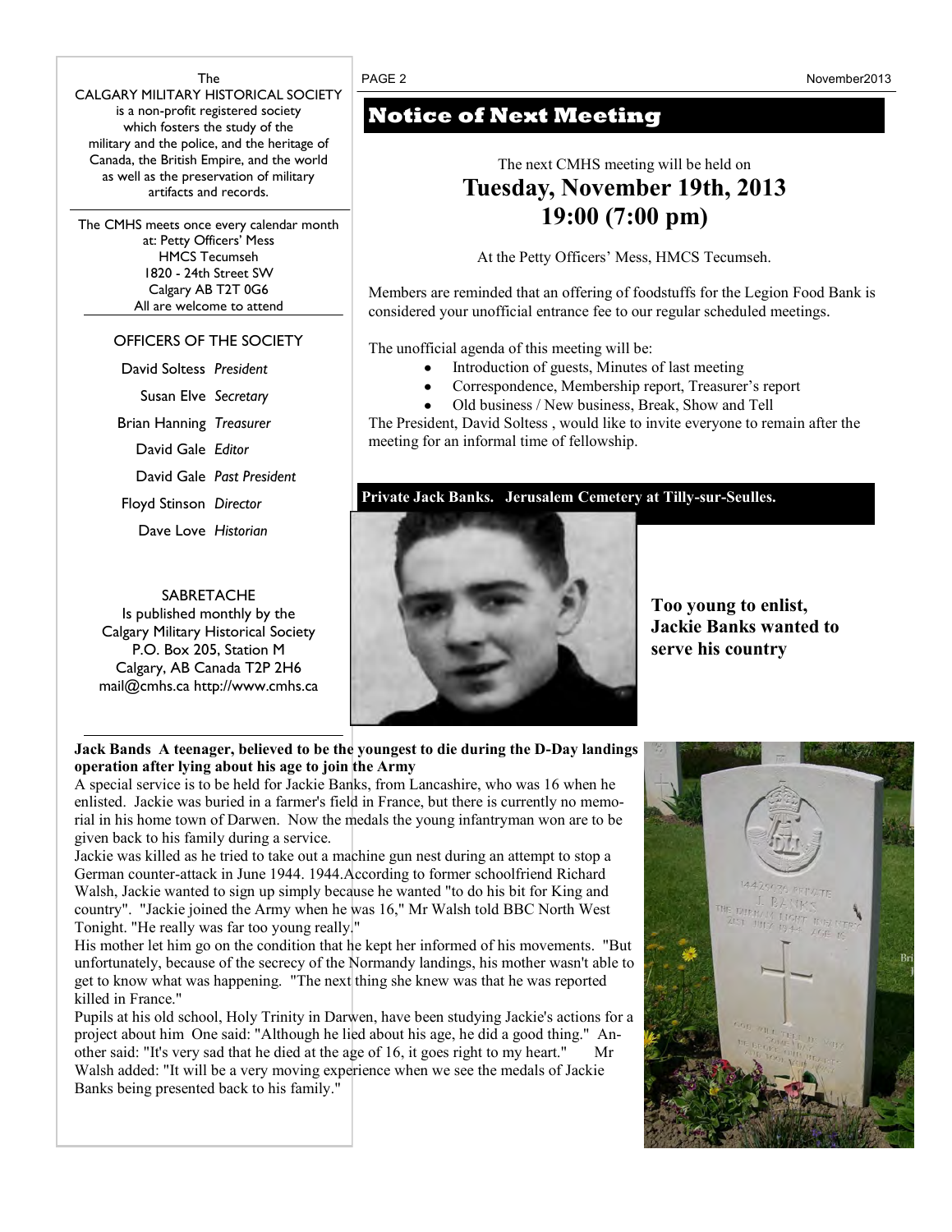# **Minutes of the last meeting**

# **Calgary Military Historical Society Minutes of Meeting held on October 16th, 2013**

**Meeting called to order** at 7:10 PM by President David S.

# **Annual General Meeting.**

President David S. has opening remarks. Reports on past year of activity. Calls on Member Bob Mcp. To take over meeting and run election.

Bob Mcp. Calls for Nominations from members

Treasurer; Mike C. nominates Brian H. for the position. Seconded by Don. No other nominations. Member Brian H. is announced as the Treasurer .

Secretary; Floyd S. nominate David G. for the Position. Seconded by Barry E. No other nominations. Member David G. is announced as the Secretary.

President; David S. is nominated by David G. for the position. Seconced by Barry E. No other nominations. David S. is announced as the President .

Directors; President David S. appoints directors Floyd S. as Director and Dave L. as Club Historian. -Annual General Meeting is concluded and regular month meeting starts.

**Minutes-**no errors or omissions. Moved by Mike C. and seconded by Susan E. All in favour.

**Treasures Report**-Treasurer Brian H. lists expenses and donations. Brian H. moves that report is accepted. Seconded by Mike C. Approved by members.

**Membership Report.** Membership report by Brian H. Total of 25 members. Looking for renewals. **Old Business** None.

# **New Business,**

President David S.—brings up Annual New Years soirée. Every one aggress to the same as last time. Pres. Will look into it.

Pres. David S. -Need to amend Constitution Gives examples.

David L.– Moves Society review and update Constitution. Seconded by Neil. All in agreement.

Auction—Books donated by members are auctioned off and proceeds to the Club.

# **Break**

**Draw** by ticketmiester Neil. Many happy winners.

# **Show and Tell**

Bob McP.—WW1German helmet. Describes and gives history of development, started by Prussian King. James B. Life magazine on Korean War. Oct. 1951, Boer War leggings.

John E.—Pictures of his Uncles grave in Europe. Thanks member James B. for taking them on his tour. Bab McP.—1882 British Egypt and Kadir Stars. Byzantine empire iron arrowheads.

Mike C.—describes trip to Europe and visit to concentration camp in northern Holland. It was liberated by Canadian in 1945. Concentration Camp money, Boer Ware medals and MK11 helmet.

Don S. decribes meeting with friend who worked with auction houses.

Allan Mck.—discusses metals and problems, Ebay trickery.

Barry E. CASC Militia hat badge. 1904 , 2 piece, REME engineers badge, program from Bucking ham Palace, Red Cross medal to Cdn. Nursing Sister.

Marty—Newspaper WW1 booklist. Books on Gettysburg, Archealog magazine storey on WW1 tunnel complex.

Floyd S. Silver Florin 1878, storey of HMS Eurydice and mementos

Dave S. Canadian WW2 Firefights cap badge , very rare.

**Motion to adjourn**. Moved by Mike C. Floyd S. seconded .

Meeting adjourned at 8:38 PM.